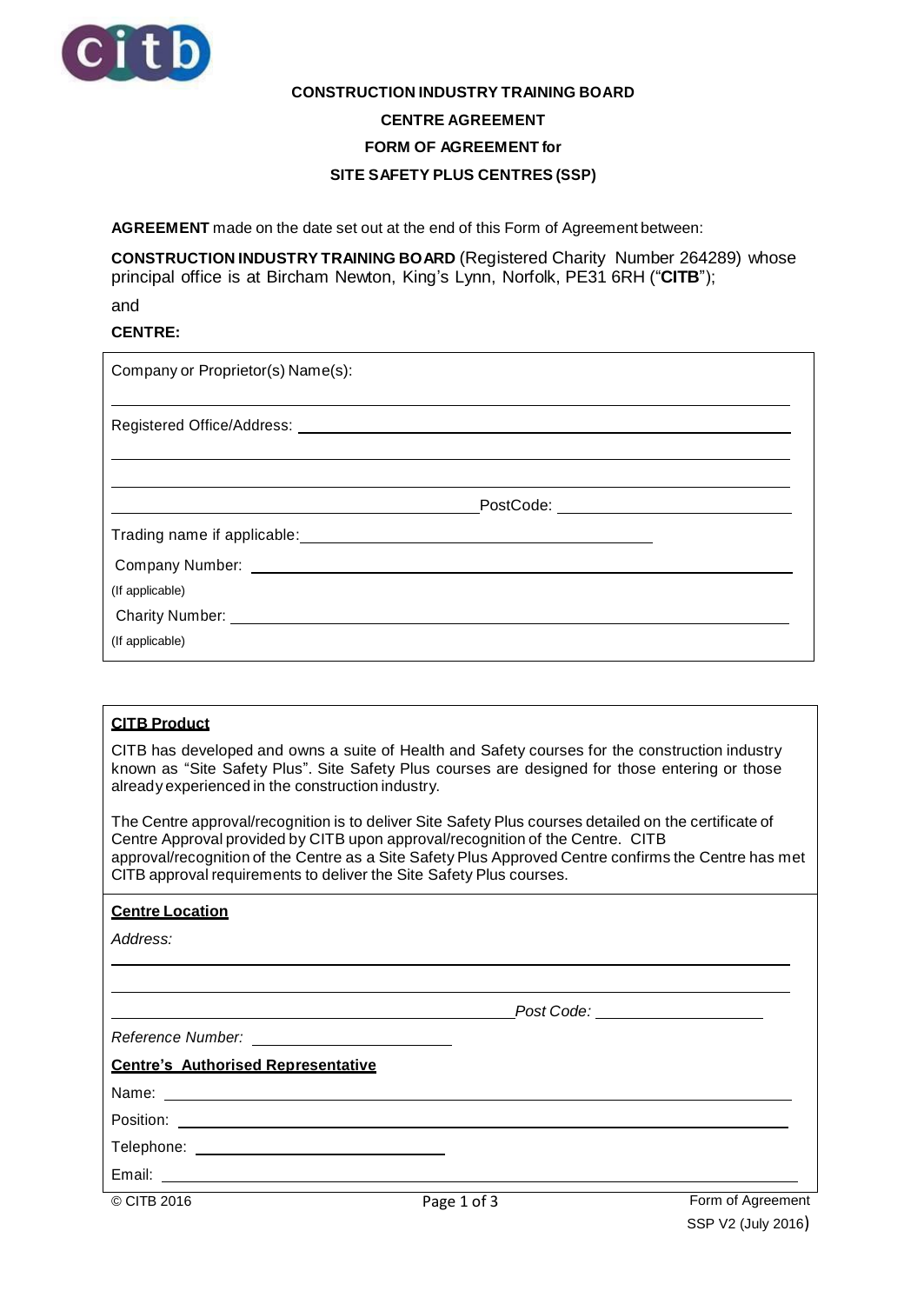#### **CITB's Authorised Representative** :

Position: The Quality Assurance and Verification Manager

Email: [quality.assurance@citb.co.uk](mailto:quality.assurance@citb.co.uk)

**Fees**: The fees, charges and other sums payable by the Centre as set out in the "CITB Centre Fees" (or similar) document published by CITB on its website from time to time.

**Listed Trade Mark(s)**: You are permitted to use the following to promote the Centre and the Service:



#### **Note: You are not permitted to use any other brands, logos or trademark belonging to CITB**

Documents incorporated and forming part of the Agreement

- A This CITB Form of Agreement for engaging a Centre
- B The CITB Centre Agreement Standard Terms
- C the "Product Documentation": namely:
	- Site Safety Plus Scheme Rules
- D Branding Guidelines for the Listed Trade Mark available on request*.*

**Insurance** minimum cover, per claim or series of claims, to be maintained by the Centre (clause 14 of the CITB Centre Standard Terms) shall be:

| Professional Indemnity Insurance  | £2 million                 |
|-----------------------------------|----------------------------|
| <b>Public Liability Insurance</b> | £5 million                 |
| Employer's Liability Insurance    | minimum as required by law |
| <b>Special Conditions: - None</b> |                            |

**CENTRE signature box**. By executing this Form of Agreement, the Centre confirms that it has read and understood the terms of this Agreement, including the CITB Centre Agreement Standard Terms and the Product Documentation and that it intends to be bound by them.

| SIGNED BY<br><b>Print Name</b>     | Signature                          |
|------------------------------------|------------------------------------|
| <b>POSITION</b>                    | Date signed_______________________ |
| for and on behalf of <b>CENTRE</b> |                                    |